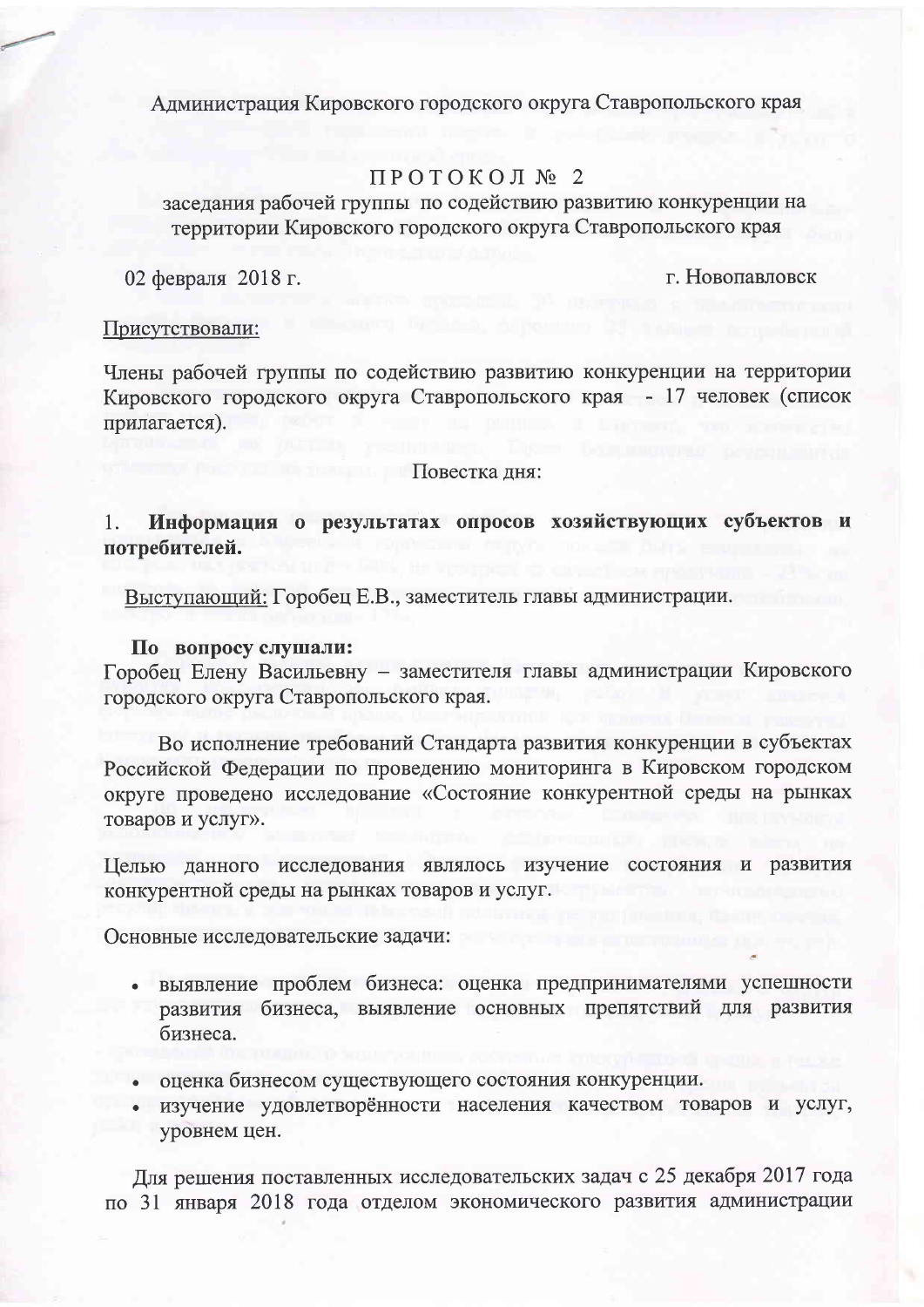Кировского городского округа проводился опрос мнения предпринимателей и жителей Кировского городского округа, потребителей товаров и услуг о состоянии и развитии конкурентной среды.

 $Ha$ официальном портале администрации информационно- $\, {\bf B}$ телекоммуникационной сети «Интернет» Кировского городского округа было размещено уведомление о проведении опроса.

В ходе экспертного опроса проведено 20 интервью с представителями малого, среднего и крупного бизнеса, опрошено 25 человек потребителей товаров и услуг.

Большинство потребителей удовлетворены качеством и возможностью выбора товаров, работ и услуг на рынках и считают, что количество организаций на рынках увеличилось. Также большинство респондентов отметили рост цен на товары, работы и услуги.

По мнению респондентов, в первую очередь, работа по развитию конкуренции в Кировском городском округе должна быть направлена: на контроль над ростом цен - 64%, на контроль за качеством продукции - 23%, на контроль за работой естественных монополий, таких как водоснабжение, электро- и теплоснабжение- 17%.

Основной задачей администрации Кировского городского округа для конкуренции на рынках товаров, работ и услуг развития является формирование рыночной среды, благоприятной для ведения бизнеса, развития компаний и рынков, наиболее полного удовлетворения потребностей жителей Кировского городского округа.

До настоящего времени  $\, {\bf B}$ качестве основного инструмента использовались защитные механизмы, направленные, прежде всего, на устранение правонарушений. Задача развития конкуренции требует использования совершенствования **BCCX** инструментов экономического регулирования, в том числе налоговой политики, регулирования, планирования, государственных закупок и тарифного регулирования естественных монополий.

Планируемые действия администрации Кировского городского округа для улучшения состояния конкуренции на рынках товаров, работ и услуг:

- проведение постоянного мониторинга состояния конкурентной среды, а также удовлетворенности качеством товаров, работ и услуг со стороны субъектов предпринимательской деятельности, так и со стороны потребителей товаров, работ и услуг;